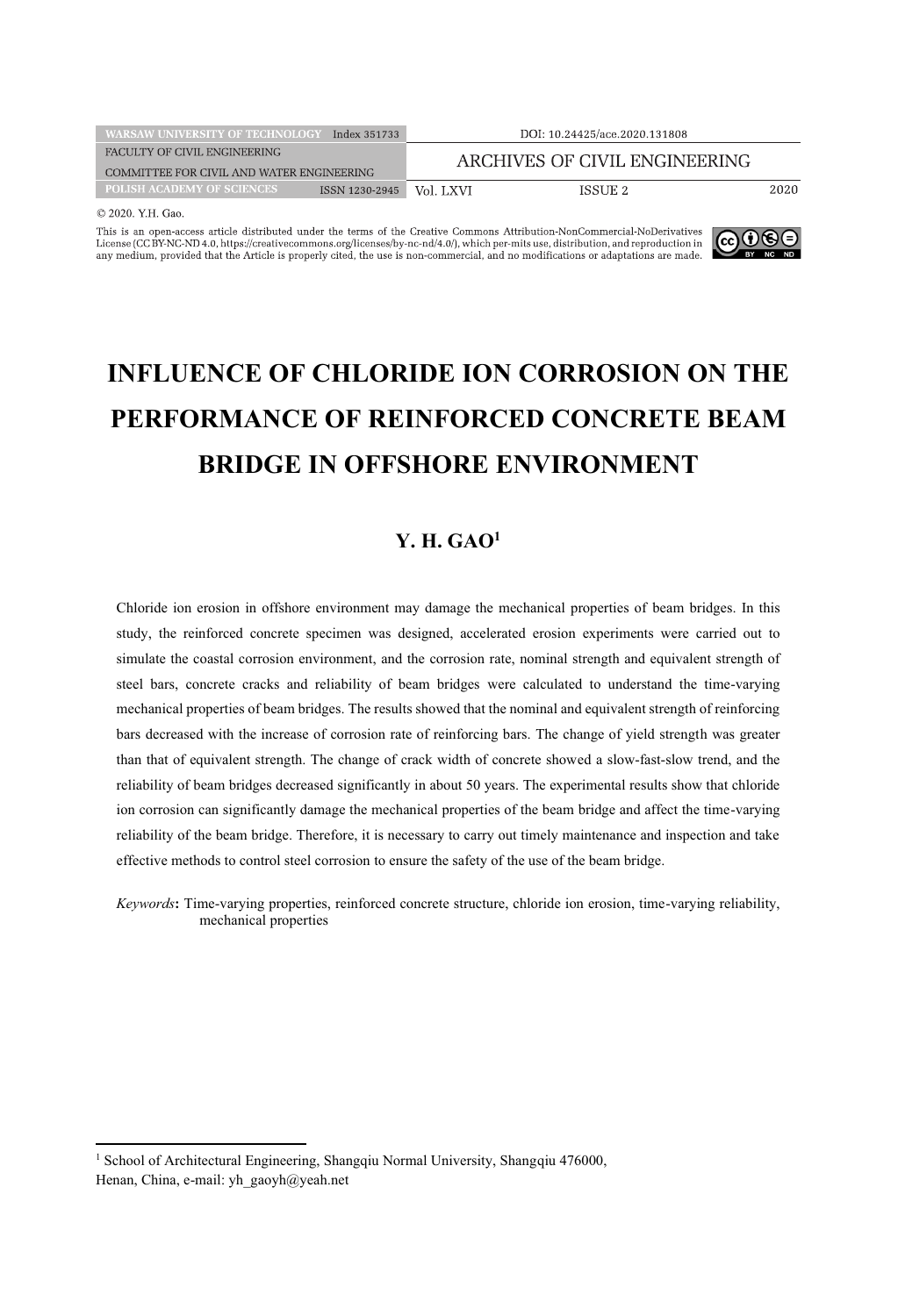# **1. INTRODUCTION**

Reinforced concrete structure has been widely used in buildings [1, 2]. Similarly, in beam bridges, concrete beam bridges account for more than 90% of the total. In offshore environment, reinforced concrete beam bridges are subject to both load and environment, and structural changes such as shrinkage and creep may occur. Under chloride ion erosion, steel corrosion is very serious [3]. The expansion of the volume of steel bar after corrosion will lead to the cracking of concrete protective layer; as a result, chloride ions contact steel bar directly, which further accelerates the corrosion of steel bar and deterioration of the performance of concrete [4]; finally the durability of the whole structure is severely affected [5]. Guo et al. [6] mainly studied the change of seismic performance of coastal piers under corrosion effect. Cyclic experiments were carried out on coastal piers. The results showed that the seismic performance of structures decreased significantly with the increase of corrosion degree. Xi et al. [7] studied the overall structural change of concrete coating by numerical simulation, analyzed the influence of thickness of coating and spacing of reinforcement on crack width, and pointed out that the prediction of concrete crack was beneficial to prolong the service life of the structure. To study the influence of steel corrosion on structural deterioration, Nepal et al. [8] designed a method of calculating structural life reliability by deterioration model and found by experiments that the method could correctly evaluate the damage caused by steel corrosion and predict structural reliability. Lee et al. [9] proposed an arc thermal spraying method to protect the reinforced concrete structure and prevent the penetration of acidic solution and found through experiments that the technology exhibited high impedance values in three acidic PH solutions. Li et al. [10] studied the corrosion of steel bars after cracking of reinforced concrete with the percentage concentration of chloride ion and crack width as variables and found that the corrosion rate of specimens increased with the increase of chloride content and crack width. Chen et al. [11] simulated the permeability process of chloride in the reinforced concrete structure using the finite element method and established the reinforcement corrosion and corrosion expansion model based on Faradaypsilas law to evaluate the deterioration process of the reinforced concrete structure.

Yang et al. [12] designed a cohesive crack model to predict the crack width of concrete caused by corrosion and verified its effectiveness through an example analysis. Tomasz Jaśniok et al. [13] studied the corrosion rate of steel bars, designed six reinforced concrete specimens, set the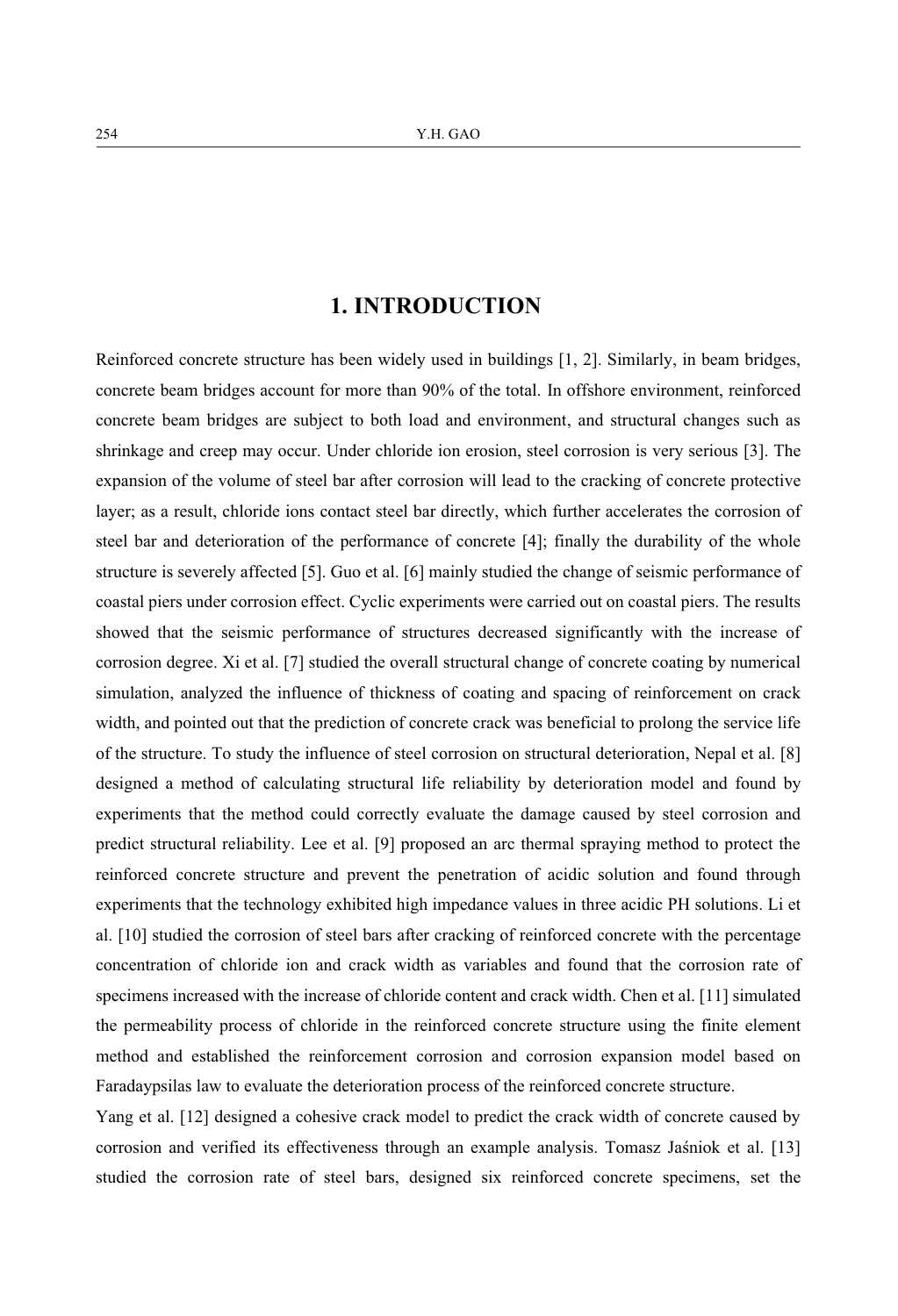environmental temperature changes between 7 ℃ and 35 ℃, the humidity changes between 30% and 90%, monitored the temperature and moisture content of the concrete surface in real time, established the corrosion rate model of steel bars. In this paper, the time-varying and mechanical properties of beam bridges were studied by accelerated corrosion experiment, and some reliable results are obtained. It was found that the coastal corrosion is a great threat to the safety of beam bridges. It indicated that the beam bridges must be strengthened or rebuilt in time to meet the needs of the use of beam bridges, which makes some contributions to ensure the safe use of offshore beam bridges.

### **2. REINFORCED CONCRETE STRUCTURE ERODED BY CHLORIDE IONS**

The failure process of concrete structure under chloride ion corrosion can be divided into four stages, as shown in Fig. 1.



Fig. 1 Failure process of eroded concrete structure

In the first stage, slight corrosion of reinforcing bars under the action of chloride ions may cause local pitting corrosion of reinforcing bars; in the second stage, the amount of corrosion of reinforcing bars increases, and the volume of corroded objects expands, resulting in tensile stress in concrete and leading to cracking of protective coatings [14]; in the third stage, after cracking of protective coatings, the contact of external water, oxygen, chloride ions with reinforcing bars intensifies [15], resulting in further corrosion of reinforcing bars and extensive cracking of the protective coatings. In the fourth stage, the steel bar is deeply eroded and the protective layer is continuously cracked, and finally the protective layer peels off.

In this process, the section area of reinforcing bar decreases, the performance of binding between reinforcing bar and concrete decreases, and concrete cracks and peels, so that the overall performance of the structure begins to change. In this study, the time-varying mechanical properties of structures were studied by experiments.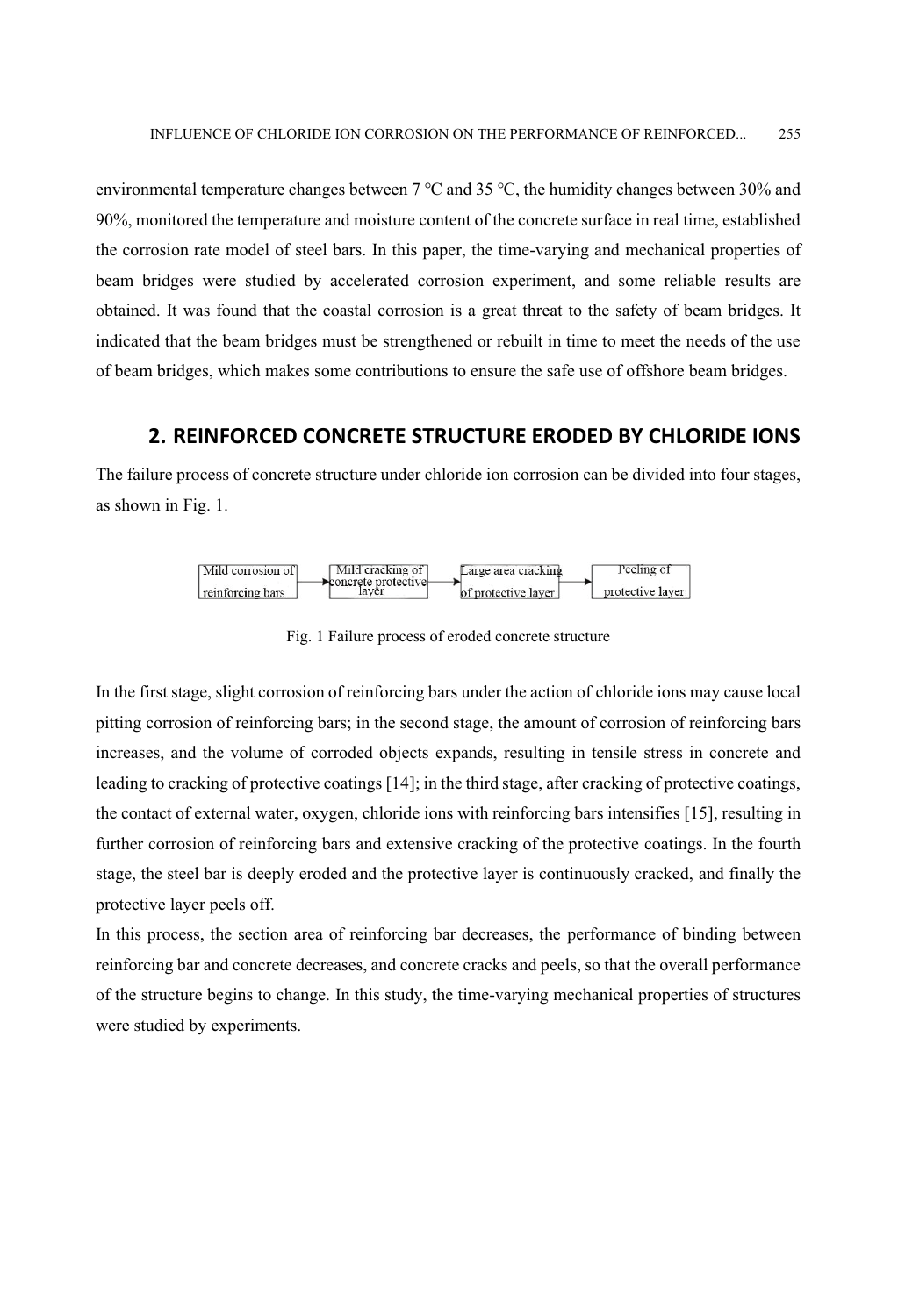# **3. EXPERIMENTAL METHODS**

### **3.1. SPECIMEN DESIGN**

The specimens used in the experiment were typical reinforced concrete beams with cross-section size of 100 mm × 150 mm. The cross section is shwon in Figure 2. Main reinforcement was HRB500 steel bar, with a diameter of 20 mm and a length of 300 mm. Stirrups and erecting reinforcement was HRB400 steel bar, with a diameter of 10 mm, a length of 300 mm and a spacing of 100 mm. The thickness of the concrete coatings was 15 mm. C30 concrete was used, and the ratio of cement, water, fine aggregate and coarse aggregate was 1 : 0.58 : 2.14 : 3.65. The cement was Huaxin Baolei brand P·C 32.5 loaded Portland cement. Fine aggregate was natural river sand. Coarse aggregate was continuous graded macadam. The measured yield strength of steel bar was 579.68 N/mm<sup>2</sup>, and the ultimate strength was 756.58 N/mm<sup>2</sup>. The compressive strength of concrete cube was 38.6 MPa after 28 days of curing. Two groups of specimens were casted and cured for 28 days. One group of specimens was used for studying the mechanical properties of steel bar, numbered A, B, C, D, E. The other group was used for studying the time-varying properties of concrete cracks, numbered F, G, H, I and J.



Fig. 2 The cross section of the test specimen

### **3.2 STEEL BAR CORROSION EXPERIMENT**

In order to simulate the erosion of specimens in offshore environment, the specimens were placed in wet salt sand, the steel bars to be eroded were connected by direct current anode, and the copper sheets in the wet salt sand were connected by cathode. The corrosion amount of steel bars was controlled by the time of electrification and current intensity. In order to ensure that the current passes only in the main bars, insulation measures were adopted for stirrups and erecting bars.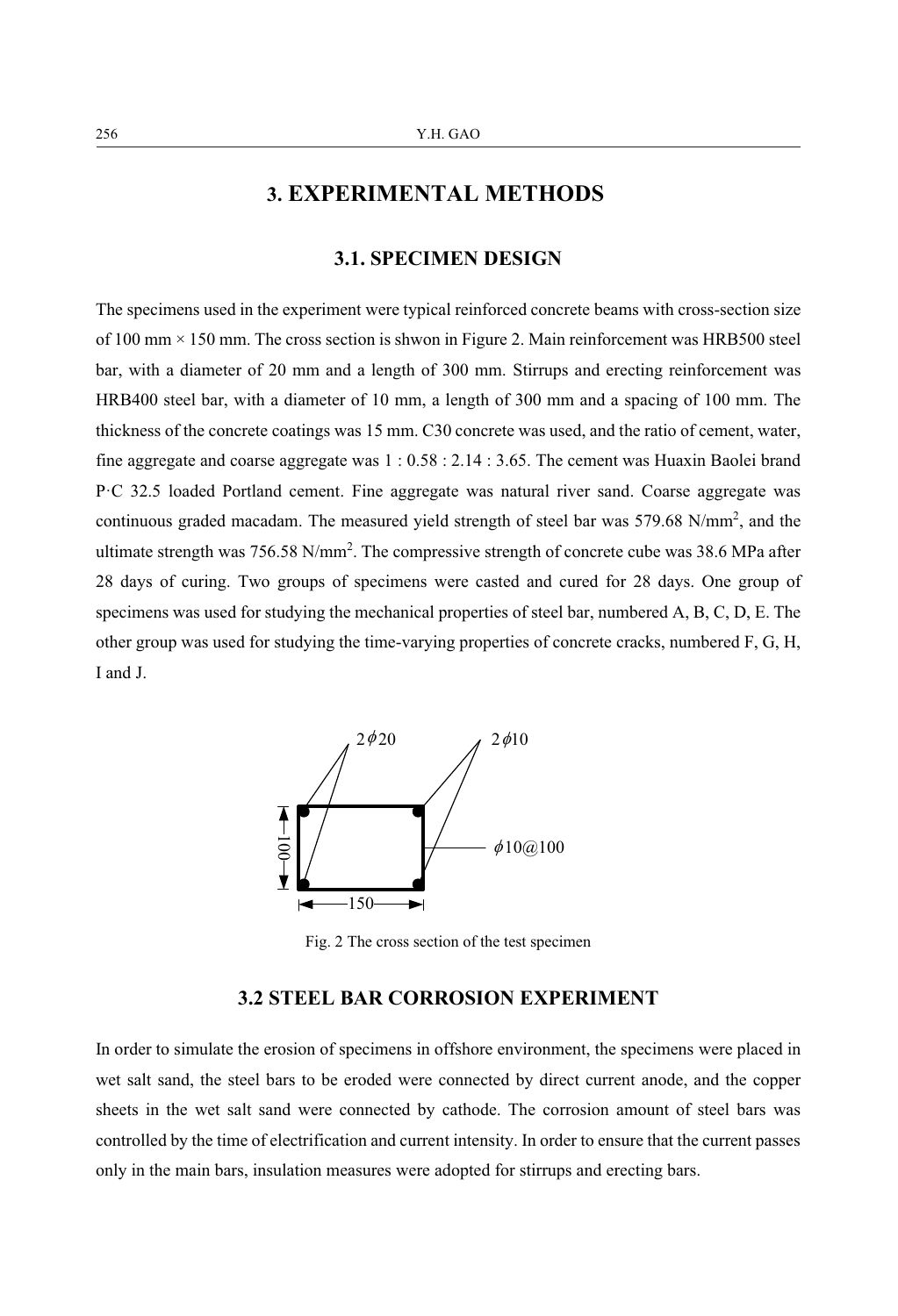After the corrosion was completed, specimens in group A were crushed, steel bars were taken out, pickled, dried and weighed, and the corrosion rate was calculated:

(1.1) 
$$
\gamma = \frac{g_0 / l_0 - r_1 / l_1}{g_0 / l_0} \times 100\%
$$

where:

 $g_0$  –the initial mass of reinforcing bars,  $l_0$  – the length of reinforcing bars,  $g_1$  – the mass of the corroded steel bar, and  $l_1$  – the length of the corroded steel bar

### **3.3 CORROSION MODEL OF REINFORCEMENT BARS**

According to Fick's second diffusion theorem, the time when the *j* -th reinforcing bar begins to be corroded can be expressed as:

(1.2) 
$$
t_{j} = \frac{X^{2}}{4D_{c}} \left[ erf^{-1} \left( \frac{cl_{s} - cl_{cr}}{cl_{s} - cl_{0}} \right) \right]^{-2},
$$

where:

*X* – the thickness of the protective layer,  $D_c$  – the rate of diffusion of chloride ion, *erf* () – error function,  $c_l$  – the surface chloride ion concentration,  $c_l$  – the critical chloride ion concentration, and  $cl_0$  – the initial chloride concentration.

In the corrosion experiment, the corrosion current density was  $i_{corr}$ , and the average erosion rate can be expressed as:  $\lambda_c = 0.01174i_{corr}$ , the pitting erosion rate can be expressed as:  $\lambda_c = 0.01174C_Ri_{corr}$ , where  $C_R$  represents the pitting influence coefficient. The calculation formula of  $i_{corr}$  can be expressed as:

$$
\ln 1.08i_{corr} = 10.69 + 0.618 \ln 1.69cl - \frac{3034}{T} - 0.000105R_c
$$
\n(1.3)

where:

*cl* –concentration of chloride ion around reinforcing bar,  $T$  –temperature, and  $R_c$  –the resistance of concrete protective layer.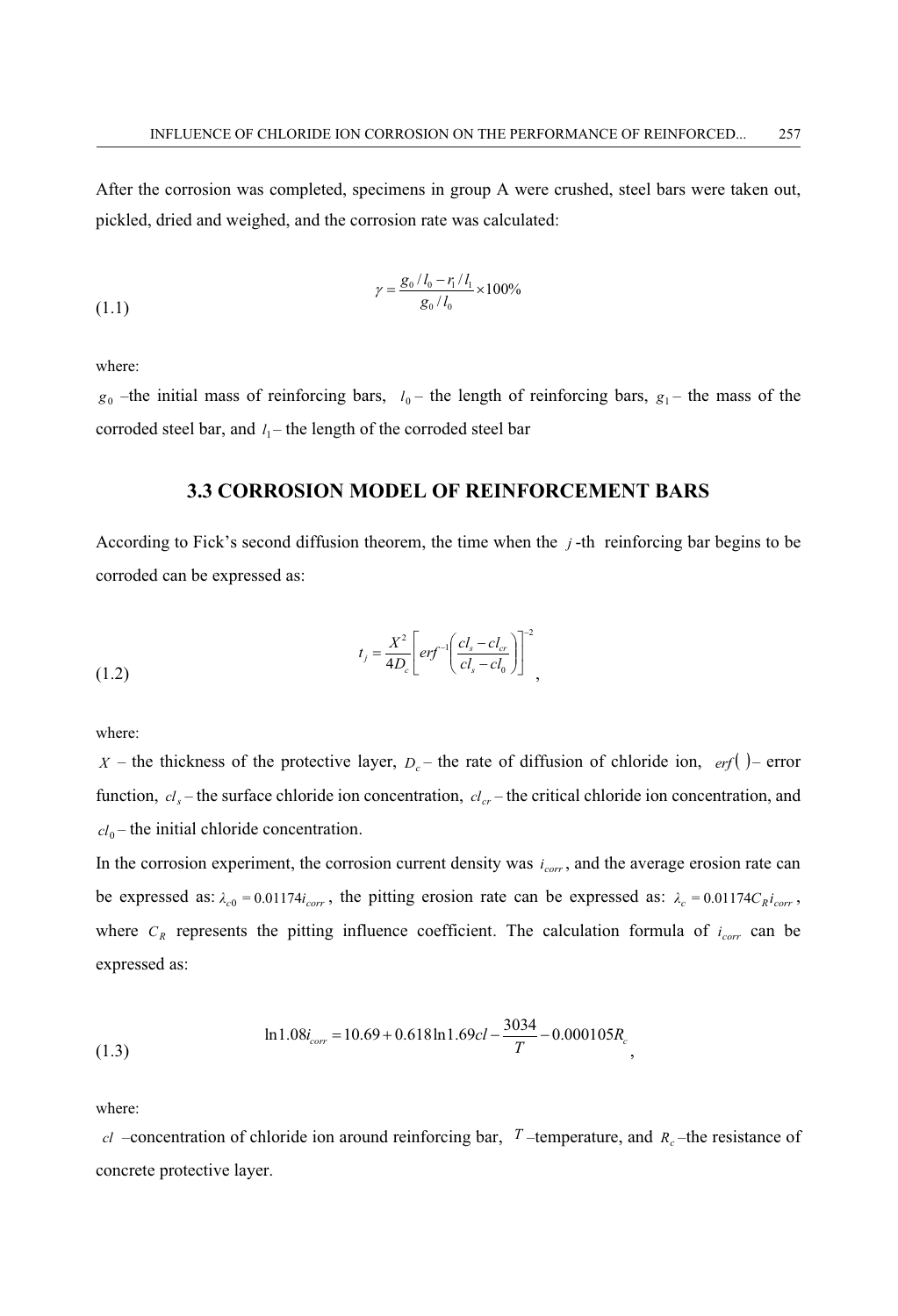258 Y.H. GAO

The formula for calculating the corrosion rate of reinforcing bars can be expressed as follows:

(1.4) 
$$
\eta(t) = 1 - \sum_{i=1}^{n} \frac{D_i^2(t)}{D_0^2},
$$

where:

*n* –number of reinforcing bars,  $D_i(t)$  –the diameter of the *i* -th reinforcing bear at t, and  $D_0$  –the initial diameter of reinforcing bars.

### **3.4 LOADING SCHEME OF SPECIMENS**

Tensile tests were carried out with WAW-Y1000C electro-hydraulic servo universal testing machine. The tensile rate was 25 MPa/s. Nominal strength *f* and equivalent strength *f* ' of reinforcing bars were mainly measured. The calculation formula is:

$$
f = \frac{P}{A}, \ f = \frac{P}{A'},
$$

where:

*P* –actual load, *A* –the nominal area of reinforcing bar, and *A*' –the average weighing area of reinforcing bar.

### **3.5 MEASUREMENT OF CONCRETE CRACK**

For specimens in group B, with the progress of the corrosion experiment, concrete cracks were measured at intervals, and 50 mm  $\times$  50 mm squares were drawn on transparent soft glass and covered on the specimens. The most significant cracks on the specimens were taken to measure the change of crack width.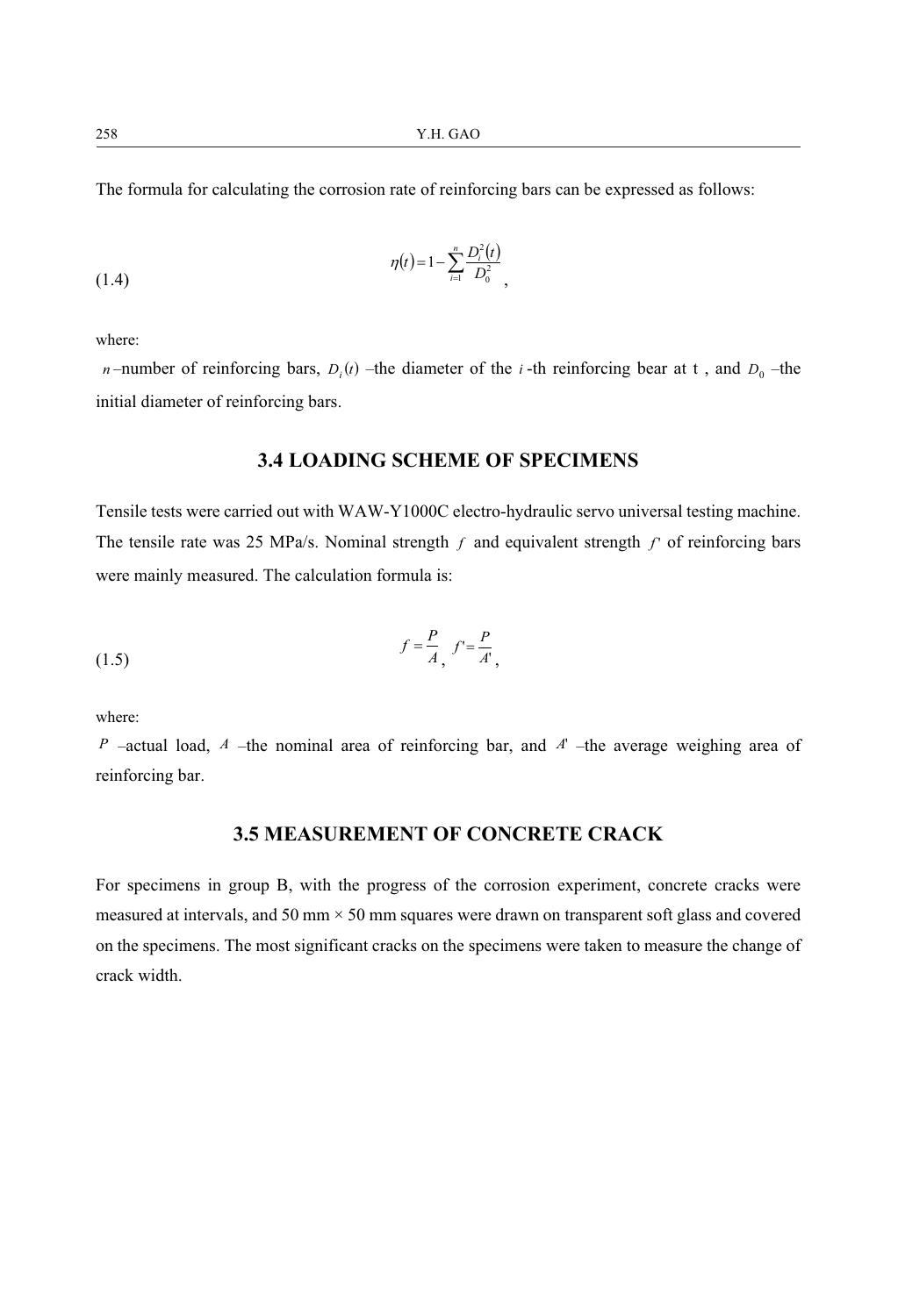# **3.6 CALCULATION OF TIME-VARYING RELIABILITY OF BEAM BRIDGES**

The beam bridge is composed of reinforced concrete beams. The time-varying reliability of the *i* -th beam at  $[0, T]$  [16] can be expressed as:

$$
R_s(T) = \exp\left\{-\lambda T \left[1 - \frac{1}{T} \int_{\infty}^{\infty} P(s, S_D) dS_D\right]\right\},
$$
\n(1.6)

where:

*λ* –the Poisson arrival rate of live load, *T* –time,  $P_{S_p}$  –the constant load probability density function, and *d* –diameter of reinforcing bar.

The overall reliability of beam bridges can be expressed as:

$$
R(T) = \prod_{i=1}^{n} R_s(T)
$$

# **4. EXPERIMENTAL RESULTS**

# **4.1 MECHANICAL PROPERTIES OF REINFORCING BARS UNDER CORROSION**

The theoretical corrosion rate of steel bars was calculated according to the reinforcement corrosion model in section 2.3, and the comparison with the actual results are shown in Table 1.

| Specimen number | Theoretical corrosion<br>rate/% | Actual corrosion<br>rate/ $\%$ |
|-----------------|---------------------------------|--------------------------------|
|                 |                                 | 2.1                            |
|                 |                                 | 1.8                            |
|                 |                                 | 5.4                            |
|                 |                                 | 6.7                            |
| F               |                                 | 7.6                            |

Table 1. The theoretical and actual calculation results of corrosion rate of reinforcing bars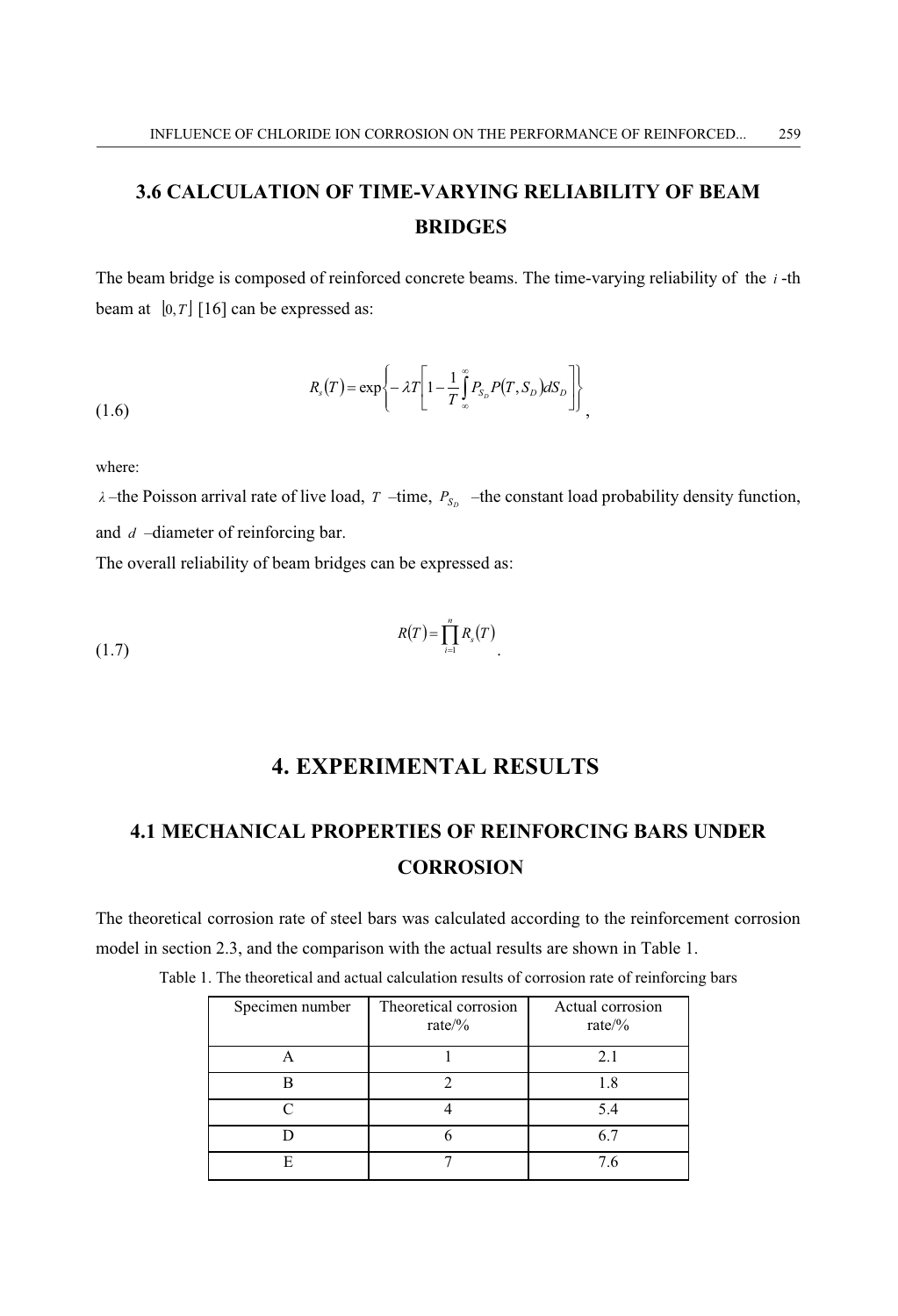It can be found from Table 1 that there was little difference between the theoretical results and actual results, indicating that the reinforcement corrosion model used in this study had good reliability and could accurately calculate the corrosion rate of reinforcing bars. Basically, the actual corrosion rate of reinforcing bars was slightly higher than the theoretical corrosion rate.

The variation trend of mechanical properties of reinforcing bars with the corrosion rate is shown in Fig. 3 and 4.



Fig. 4 Changes of equivalent strength

It can be found from Fig. 3 and 4 that the nominal strength and equivalent strength of the reinforcing bars decreased with the increase of corrosion rate of the reinforcing bars. In the nominal strength, the decline rate of the yield strength was larger than that of the ultimate strength, indicating that the nominal yield strength was more sensitive to the change of corrosion of the reinforcing bars. In the equivalent strength, the decline rate of the yield strength was also higher than that of the ultimate strength, indicating that the equivalent yield strength was more sensitive to the corrosion change of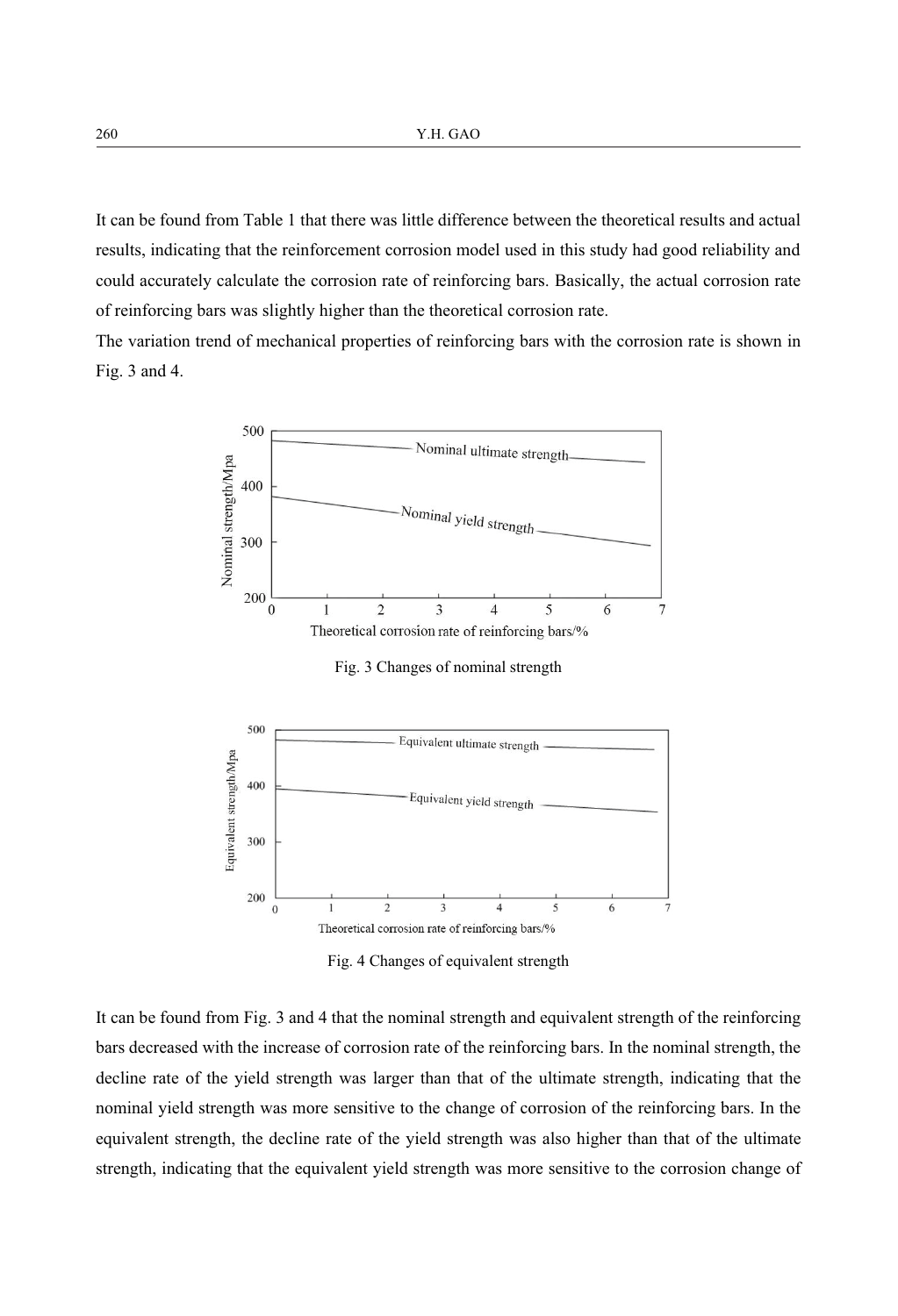the reinforcing bars. Based on Fig. 3 and 4, it can be found that with the increase of the corrosion rate, the strength of the reinforcing bars showed a downward trend, and the mechanical properties of the reinforcing bars decreased.

# **4.2 TIME-VARYING PROPERTIES OF BEAM BRIDGES UNDER CORROSION**

#### **4.2.1 TIME-VARYING PROPERTIES OF CONCRETE CRACKS**

With the development of the corrosion experiment, the width changes of the most significant crack of the specimens are shown in Fig. 5.



Fig. 5 Changes of crack width

Fig. 5 shows that the width of the initial cracks of different specimens was small, and those cracks were caused by differential settlement and volume shrinkage; the crack width increased slowly within 50 days since the start of corrosion experiment; after 50 days, the crack width increased rapidly, and the maximum crack reached 1.69 mm. After 100 days, the change of crack width became slower and was almost unchanged.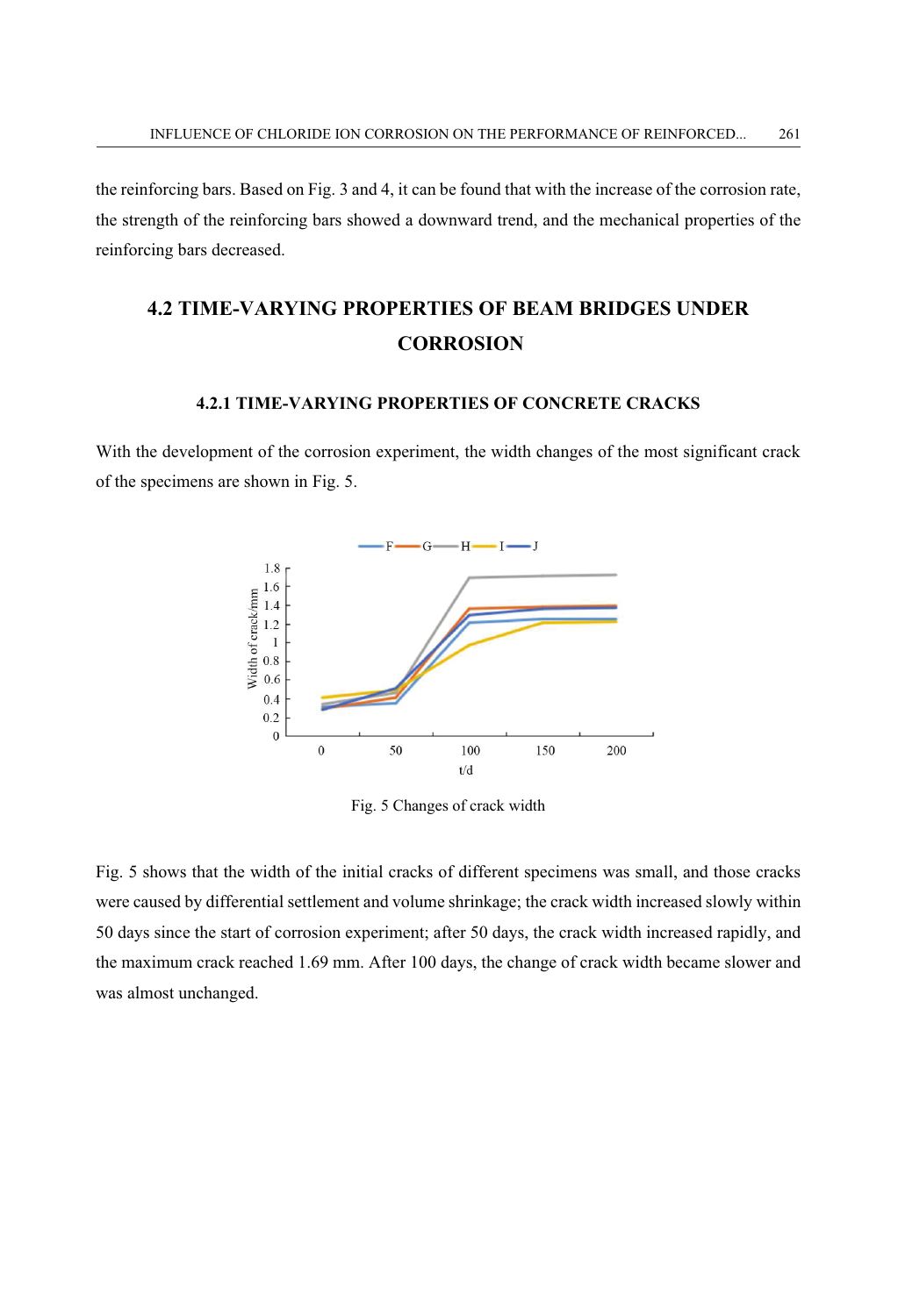#### **4.2.2 TIME-VARYING RELIABILITY OF BEAM BRIDGES**

The variation of time-varying reliability of beam bridges is shown in Fig. 6.



Fig. 6 Time-varying reliability of beam bridges

It can be found from Fig. 6 that the time-varying reliability of reinforced concrete beam bridges decreases with the increase of time under the condition of chloride ion erosion in offshore environment; in 40 years, the time-varying reliability of beam bridges had no changes, and the timevarying reliability was kept at 100; the reliability began to decrease in a very high speed at the  $50<sup>th</sup>$ year and decreased from 98 to 90 between the 80<sup>th</sup> year and 100<sup>th</sup> year. The results reveal that the reliability of the beam bridge will decrease rapidly after serving for several years, and maintenance is needed at that time to keep its working state.

## **5. DISCUSSION**

Beam bridge is an important part of traffic hub. Under the influence of natural and non-natural factors, if damage occurs, it will seriously affect the traffic system. Therefore, the study of its structural reliability and durability has very important research value. The offshore beam bridges are directly scoured by sea waves, and deicing salts are used in some areas of northern China; as a result, the chloride ion corrosion is serious [17]. Reinforcing bar corrosion is the main reason for the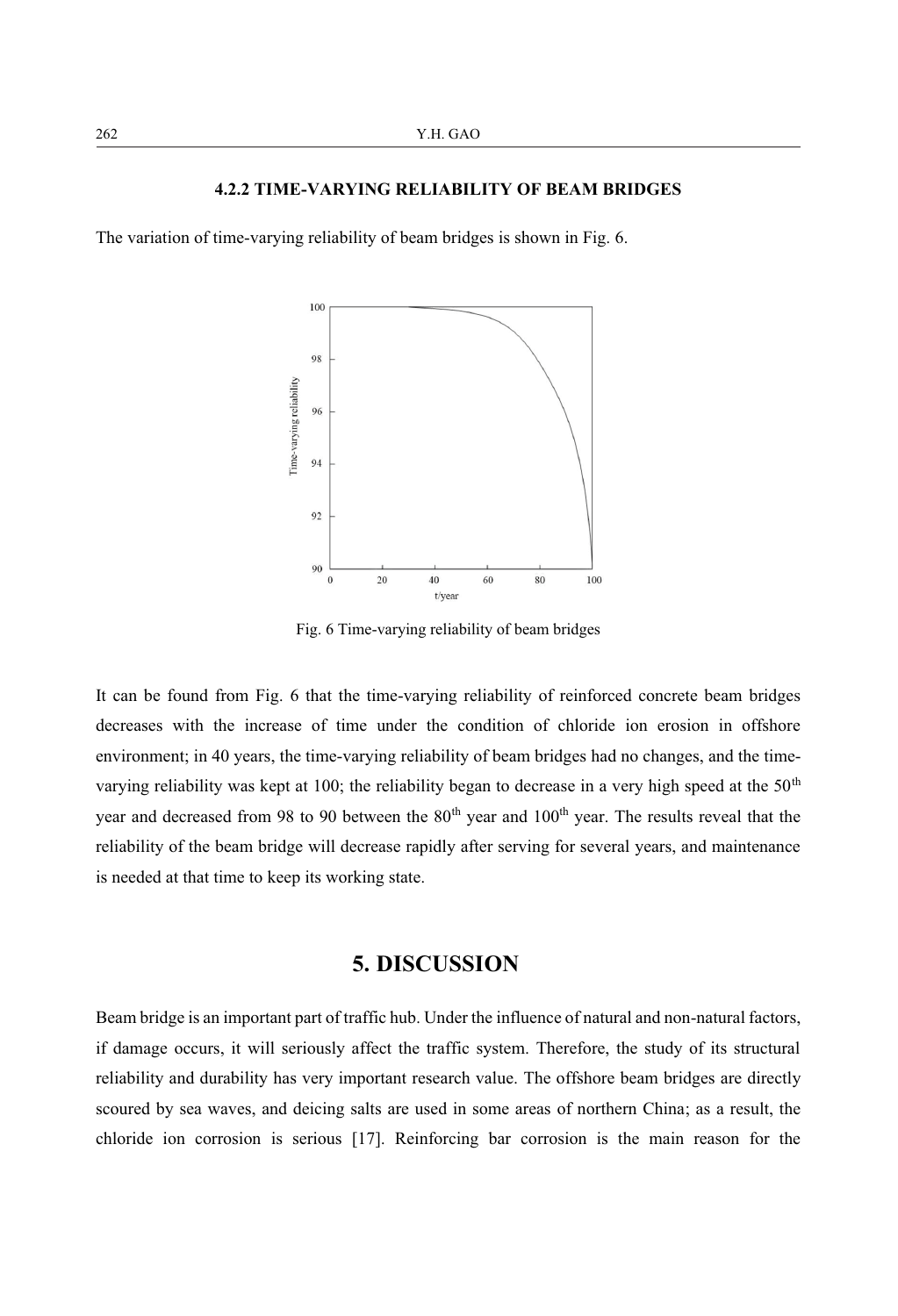deterioration of beam bridges in the offshore environment [18]. The structural performance of beam bridges decreases gradually with the service time [19], which may eventually lead to safety problems. In this study, the time-varying mechanical properties of corroded reinforced concrete beam bridges were analyzed by experiments. The accelerated corrosion of steel bars was realized by direct current. Two groups of specimens were designed, one for observing the change of mechanical properties of steel bars and the other for observing the development of concrete cracks. The theoretical calculation method and practical measurement method of corrosion rate of reinforcing bars and measurement methods of concrete cracks were introduced. Firstly, it can be found from Fig. 2 and 3 that with the progress of the accelerated corrosion experiment, the corrosion rate of the reinforcing bars increased and the strength of reinforcing bars decreases; the decreasing trend of the yield strength was more obvious than that of the ultimate strength, which showed that the yield strength of reinforcing bars was more sensitive to the change of corrosion rate. It can be found from Fig. 4 that concrete cracks developed slowly in the initial stage, fast in the middle stage and slow in the late stage. The contact between chloride ion and reinforcing bars was less as there were few concrete cracks in the initial stage of the experiment. But chloride ion started to fully contact with reinforcing bars after the cracks develop to some extent, leading to the accelerated corrosion and expansion; therefore the crack width developed. In the late stage of the experiment, the rust which appeared on the surface of the reinforcing bars because of corrosion by chloride ion prevent the further contact between chloride ion and reinforcing bars, leading to reduced oxidation reaction, decrease of corrosion and expansion speed, and slowdown of variation of concrete crack width. It was found from Fig. 5 that the reliability of beam bridges started to decrease at the 50th year under the offshore corrosion, which showed that some measures needed to be adopted to maintain beam bridges to prolong the service time.

In the present study, although some achievements have been made in the study of the performance of concrete beam bridge under corrosion, there are still many shortcomings, which need further work to solve:

(1) there is no research on reinforcing bars and concrete with different strength;

(2) the change of bond property between reinforcing bars and concrete is not considered;

(3) the performance change of the beam bridge after maintenance and reinforcement is not considered.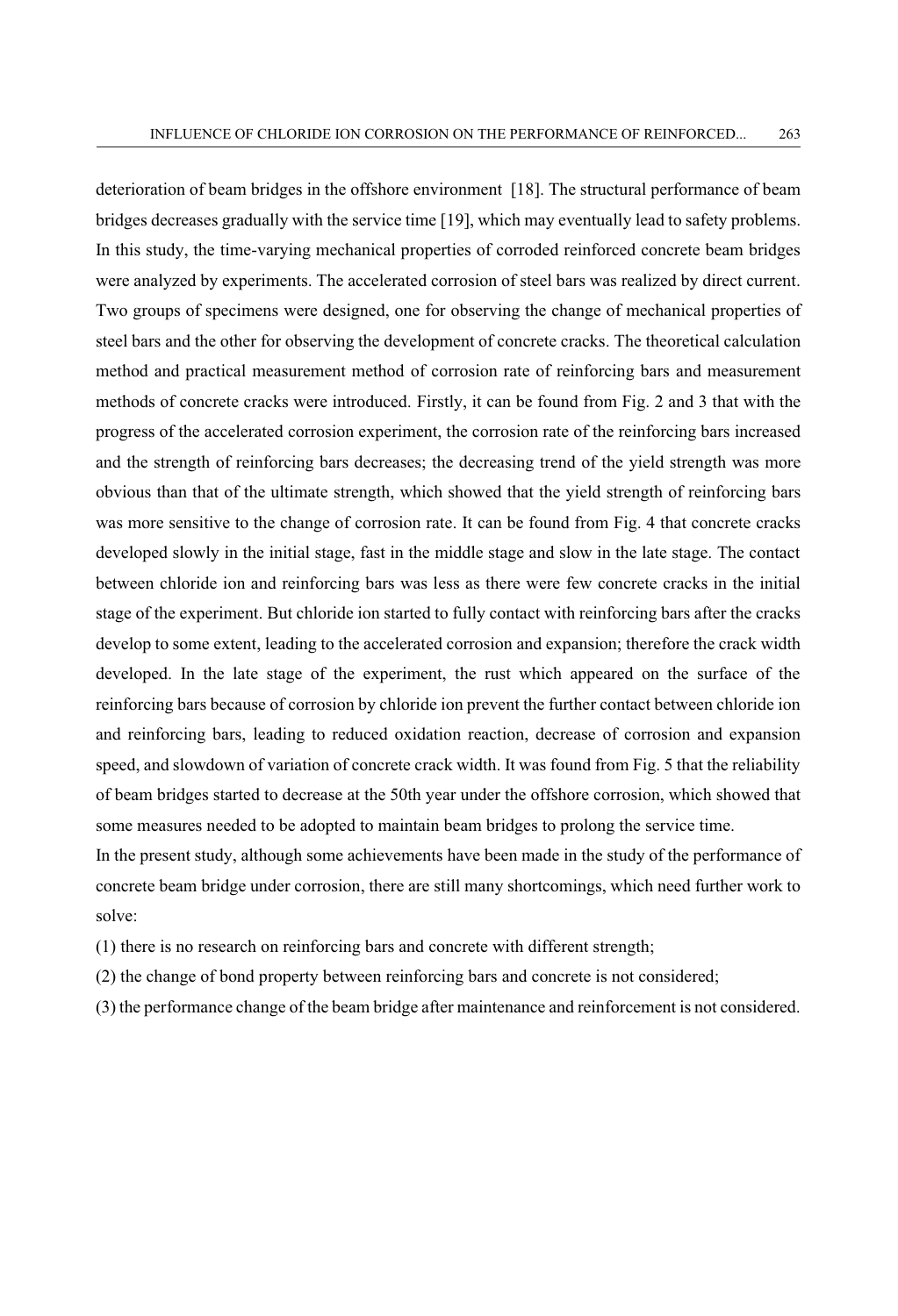# **6. CONCLUSION**

In this study, the time-varying mechanical properties of reinforced concrete beam bridges in the offshore environment were studied. The mechanical properties of reinforcing bars and the timevarying reliability of beam bridges were calculated by experiments. It was found that with the increase of the corrosion time of reinforcing bars, the strength of reinforcing bars decreased, the cracks of concrete increased, and the overall reliability of beam bridges decreased, suggesting the influence of chloride ion corrosion in the offshore environment on the overall properties of the beam bridges, and it provides some theoretical bases for the timely maintenance of beam bridges.

### **REFERENCES**

- 1. L. Bertolini, M. Carsana, M. Gastaldi, F. Lollini, E. Redaelli, "Corrosion assessment and restoration strategies of reinforced concrete buildings of the cultural heritage", Materials & Corrosion 62: 146-154, 2015.
- 2. E. M. Guneyisi, K. Mermerdaş, E. Güneyisi, M. Gesoğlu, "Numerical modeling of time to corrosion induced cover cracking in reinforced concrete using soft-computing based methods", Materials and Structures 48: 1739- 1756, 2015.
- 3. M. Ormellese, F. Bolzoni, L. Lazzari, P. Pedeferri, "Effect of corrosion inhibitors on the initiation of chlorideinduced corrosion on reinforced concrete structures", Materials & Corrosion 59: 98-106, 2015.
- 4. O. Almubaied, H. K. Chai, M. R. Islam, K. S. Lim, C. G. Tan, "Monitoring Corrosion Process of Reinforced Concrete Structure Using FBG Strain Sensor", IEEE Transactions on Instrumentation and Measurement 1-8, 2017.
- 5. J. Mao, J. Chen, L. Cui, W. Jin, C. Xu, Y. He, "Monitoring the corrosion process of reinforced concrete using BOTDA and FBG sensors", Sensors 15: 8866-8883, 2015.
- 6. A. Guo, H. Li, X. Ba, X. Guan, H. Li, "Experimental investigation on the cyclic performance of reinforced concrete piers with chloride-induced corrosion in marine environment", Engineering Structures 105: 1-11, 2015.
- 7. X. Xi, S. Yang, C. O. Li, "Accurate cover crack modelling of reinforced concrete structures subjected to nonuniform corrosion", Structure & Infrastructure Engineering Maintenance Management Life-Cycle Design & Performance 1-13, 2018.
- 8. J. Nepal, H. P. Chen, 'Assessment of concrete damage and strength degradation caused by reinforcement corrosion", Journal of Physics: Conference Series 628: 012050, 2015.
- 9. H. S. Lee, J. H. Park, J. K. Singh, M. A. Ismail, "Protection of reinforced concrete structures of waste water treatment reservoirs with stainless steel coating using arc thermal spraying technique in acidified water", Materials 9: 753-, 2016.
- 10. W.W. Li, W.Q. Liu, S.G. Wang, "The effect of crack width on chloride-induced corrosion of steel in concrete", Advances in Materials Science & Engineering 2017: 1-11, 2017.
- 11. D. Chen, S. Mahadevan, "Chloride-induced reinforcement corrosion and concrete cracking simulation", Cement and Concrete Composites, 30(3): 227-238, 2008.
- 12. S. Yang, C.Q. Li, "Numerical prediction for corrosion-induced concrete crack width", Construction Materials 164(CM6): 293-303, 2011.
- 13. T. Jaäniok, M. Jaäniok, "Influence of rapid changes of moisture content in concrete and temperature on corrosion rate of reinforcing steel", Procedia Engineering 108: 316-323, 2015.
- 14. I. Fernandez, M. F. Herrador, A. R. Mari, J. M. Bairán, "Structural effects of steel reinforcement corrosion on statically indeterminate reinforced concrete members", Materials and Structures 49: 4959-4973, 2016.
- 15. Z. M. Ma, T. J. Zhao, T. Guan, J. Z. Xiao, "Evaluation of rebar corrosion in reinforced concrete under freezethaw environment and protection measures", Anti-Corrosion Methods and Materials 63: 128-136, 2016.
- 16. B. Ellingwood, Y. Mori, "Probabilistic methods for life prediction of concrete structures in nuclear power plants", Trans., 11th Ins. Conf. on Stuct. Mech. In Reactor Technol. D: 291-296, 1991.